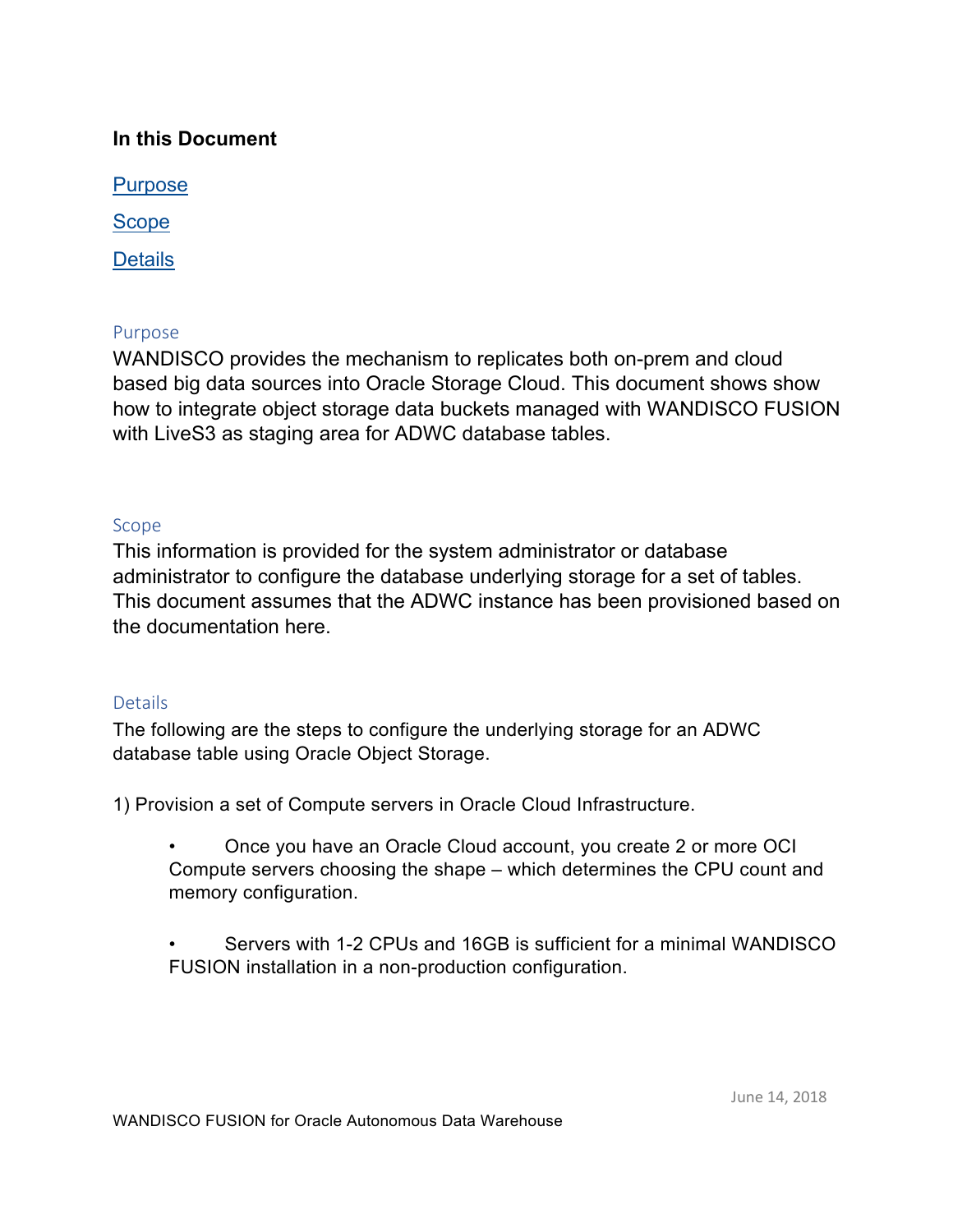For production use, installation of WANDISCO FUSION on more powerful servers with say 4-8 CPUs and 64 GB of memory is recommended for purposes of both performance and availability.

2) Install the WANDISCO FUSION and LiveS3 proxy server application software on the Computer servers by following the procedure outlined in this document: "WANDISCO FUSION for Object Storage in OCI"

3) Create an External Table with Object Storage Data repository using the DBMS CLOUD PL/SQL package

 Use the DBMS\_CLOUD package in Oracle Autonomous Data Warehouse to load, query, and save Object Storage data. The PL/SQL package DBMS\_CLOUD provides support for loading data from files in the Cloud to your tables in Autonomous Data Warehouse. This package supports loading from files in the following cloud services: Oracle Cloud Infrastructure Object Storage, Oracle Cloud Infrastructure Object Storage Classic, Azure Blob Storage, and Amazon S3.

The list below shows the DBMS CLOUD subprograms provided with Autonomous Data Warehouse:

- COPY\_DATA Procedure
- CREATE CREDENTIAL Procedure
- CREATE\_EXTERNAL\_TABLE Procedure
- DELETE\_FILE Procedure
- DROP\_CREDENTIAL Procedure
- LIST\_FILES Function
- PUT\_OBJECT Procedure
- VALIDATE\_EXTERNAL\_TABLE Procedure

To use object storage as the underly storage for the table, we will use the CREATE\_EXTERNAL\_TABLE function. The first step is to establish a set of credentials to provide authentication. And the second step is to use the credentials to read and write data.

 1. Store your object store credentials using the procedure DBMS\_CLOUD.CREATE\_CREDENTIAL. For example: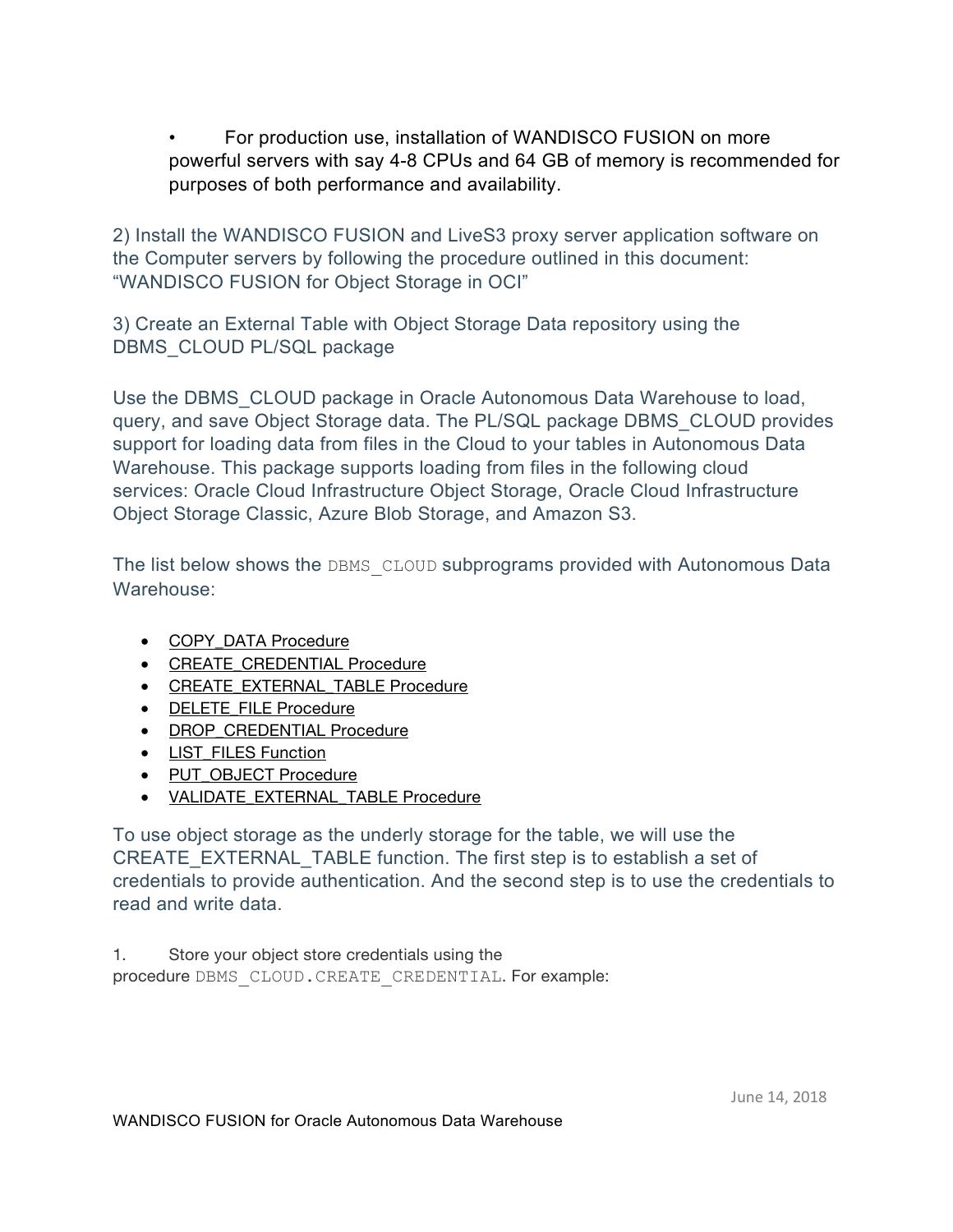SET DEFINE OFF

### BEGIN

DBMS\_CLOUD.CREATE\_CREDENTIAL(

credential\_name => 'OBJECT\_CREDENTIALS',

username

=>'ocid1.credential.oc1.aaaaggtx7kmqpnhuwg…yqdiomoas4vq',

```
password => '1RHXlxxwBhbPDAbf9P676E5UgZyaDFRqUn86K8Je2NI=' );
```
END;

/

Note: Use the S3 object storage secret key and access key created in the OCI platform.

 2. Create an external table on top of your source files using the procedure DBMS\_CLOUD.CREATE\_EXTERNAL\_TABLE.

#### BEGIN

```
DBMS_CLOUD.COPY_DATA( 
   table name =>'SALES',
   credential_name =>'OBJECT_CREDENTIALS', 
   file uri list \Rightarrow'https://myproxy.wandisco.com:8081/databucket/ADWC1/SALES/*.dat, 
   format => json object('delimiter' value ',')
   column_list =>' 
   prod_id 
   cust_id 
NUMBER 
NOT NULL, 
                      NUMBER 
NOT NULL, 
   time_id DATE NOT NULL, 
   quantity_sold 
NUMBER(10,2) 
NOT NULL, 
   amount_sold 
                      NUMBER(10,2) 
NOT NULL'
```
);